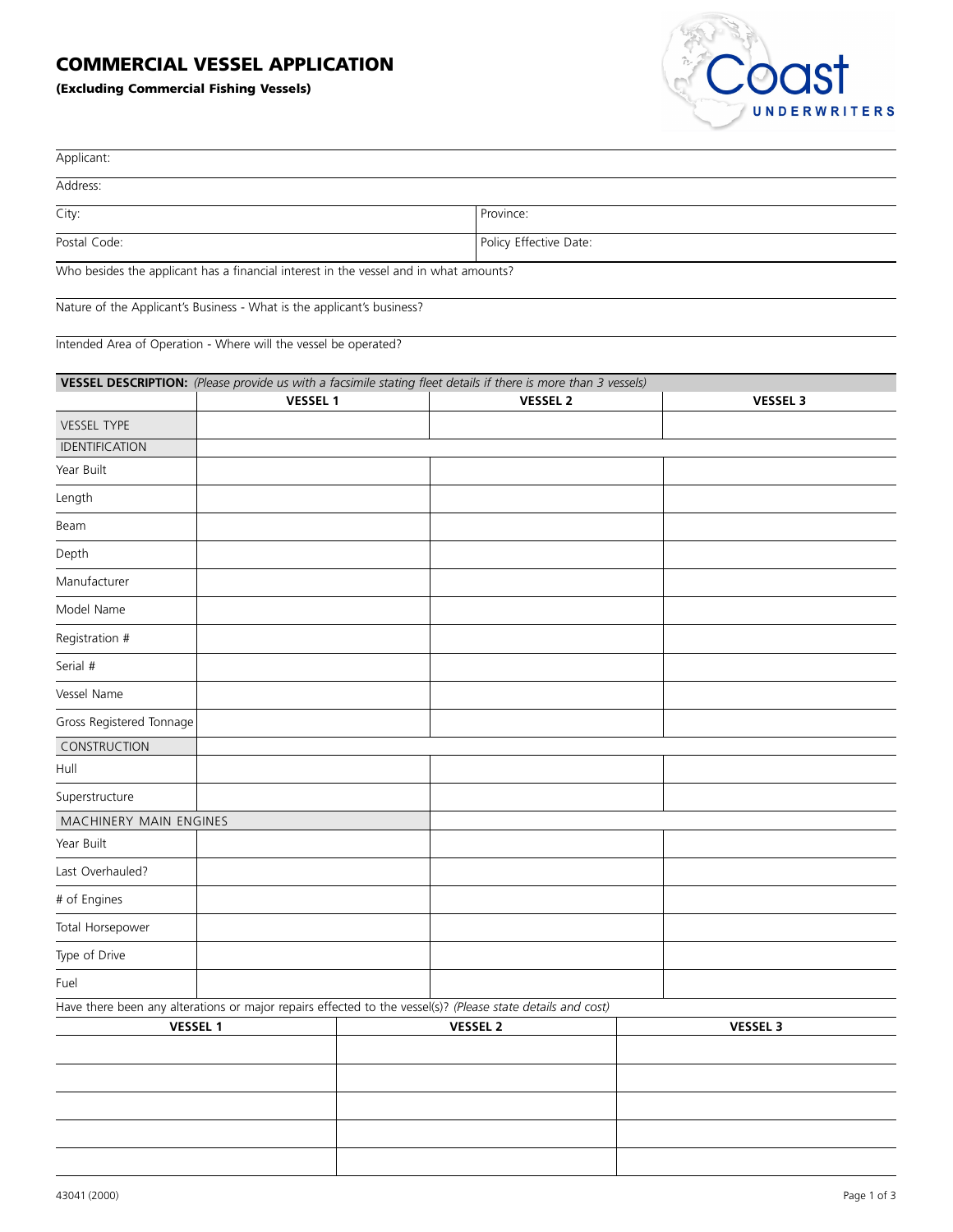Has a survey been conducted on the vessel(s) within the last 5 years? *(Please fax a copy)*

| Vessel 1 | <b>젤</b> Yes       | $\Box$ No | Date: |
|----------|--------------------|-----------|-------|
| Vessel 2 | $\mathbf{u}$ Yes   | EN No     | Date: |
| Vessel 3 | $\blacksquare$ Yes | U No      | Date: |

| <b>ADDITIONAL EQUIPMENT</b>                                                                  |                    |                   |                    |                   |                    |                   |
|----------------------------------------------------------------------------------------------|--------------------|-------------------|--------------------|-------------------|--------------------|-------------------|
|                                                                                              |                    | <b>VESSEL 1</b>   |                    | <b>VESSEL 2</b>   |                    | <b>VESSEL 3</b>   |
| <b>AUXILIARY ENGINE</b>                                                                      |                    |                   |                    |                   |                    |                   |
| Year Built                                                                                   |                    |                   |                    |                   |                    |                   |
| Horsepower                                                                                   |                    |                   |                    |                   |                    |                   |
| Fuel                                                                                         |                    |                   |                    |                   |                    |                   |
| Manufacturer                                                                                 |                    |                   |                    |                   |                    |                   |
| Insured Value                                                                                | \$                 |                   | \$                 |                   | \$                 |                   |
| <b>EXPERIENCE OF OPERATORS</b>                                                               |                    |                   |                    |                   |                    |                   |
| Years experience of the Captain and crew for the operation noted on this application:        |                    |                   |                    |                   |                    |                   |
| <b>VESSEL 1</b>                                                                              |                    | <b>VESSEL 2</b>   |                    | <b>VESSEL 3</b>   |                    |                   |
| Captains Papers and Qualifications:                                                          |                    |                   |                    |                   |                    |                   |
| VESSEL <sub>1</sub>                                                                          |                    | <b>VESSEL 2</b>   |                    | <b>VESSEL 3</b>   |                    |                   |
| Number of crew including the captain:                                                        |                    |                   |                    |                   |                    |                   |
| <b>VESSEL 1</b>                                                                              |                    | <b>VESSEL 2</b>   |                    | <b>VESSEL 3</b>   |                    |                   |
| What training does the crew have for the operations conducted by the vessel?                 |                    |                   |                    |                   |                    |                   |
| <b>VESSEL 1</b>                                                                              |                    | <b>VESSEL 2</b>   |                    | <b>VESSEL 3</b>   |                    |                   |
| Does the vessel carry any special work equipment such as cranes or dredging buckets?         |                    |                   |                    |                   |                    |                   |
| <b>VESSEL 1</b>                                                                              |                    | <b>VESSEL 2</b>   |                    | <b>VESSEL 3</b>   |                    |                   |
| no                                                                                           |                    |                   |                    |                   |                    |                   |
| <b>VESSEL USAGE</b> - Passenger Carrying Vessels Only                                        |                    |                   |                    |                   |                    |                   |
|                                                                                              |                    | <b>VESSEL 1</b>   |                    | <b>VESSEL 2</b>   |                    | <b>VESSEL 3</b>   |
| Specific Operations of Vessel:                                                               |                    |                   |                    |                   |                    |                   |
| Is vessel operated as a<br>bareboat charter?                                                 | $\Box$ Yes         |                   | $\Box$ Yes         |                   | $\Box$ Yes         |                   |
| If "Yes" give details.                                                                       | ◘<br><b>No</b>     |                   | ◘<br><b>No</b>     |                   | $\Box$ No          |                   |
| Maximum passengers<br>permitted by M.O.T.:                                                   |                    |                   |                    |                   |                    |                   |
| Average # of passengers<br>carried any one trip?                                             |                    |                   |                    |                   |                    |                   |
| Are alcoholic beverages<br>served/sold on board?                                             | $\blacksquare$ Yes | EI No             | $\Box$ Yes         | $\blacksquare$ No | $\blacksquare$ Yes | $\blacksquare$ No |
| Is food served/sold on board?                                                                | $\blacksquare$ Yes | EINO              | $\blacksquare$ Yes | $\blacksquare$ No | $\Box$ Yes         | $\blacksquare$ No |
| Are night or overnight trips<br>taken?<br>If "Yes" state frequency                           | Q<br>Yes           |                   | $\blacksquare$ Yes |                   | $\Box$ Yes         |                   |
| of night charters.                                                                           | 찝<br><b>No</b>     |                   | $\blacksquare$ No  |                   | $\Box$ No          |                   |
| Max length of trips (in hours):                                                              |                    |                   |                    |                   |                    |                   |
| Frequency of trips?                                                                          |                    |                   |                    |                   |                    |                   |
| Number of months vessel is<br>operated per year.                                             |                    |                   |                    |                   |                    |                   |
| Does vessel operate on a<br>scheduled route?                                                 |                    |                   |                    |                   |                    |                   |
| Please advise.                                                                               |                    |                   |                    |                   |                    |                   |
| TUG BOATS - If the vessel above is noted as being a tug please answer the following section: |                    |                   |                    |                   |                    |                   |
|                                                                                              | <b>VESSEL 1</b>    |                   | <b>VESSEL 2</b>    |                   | <b>VESSEL 3</b>    |                   |
| Will tug boat tow oil barges?                                                                | $\blacksquare$ Yes | $\blacksquare$ No | $\blacksquare$ Yes | $\blacksquare$ No | $\blacksquare$ Yes | $\blacksquare$ No |
| Does applicant have a<br>separate policy covering<br>Pollution Liability?                    | $\blacksquare$ Yes | $\blacksquare$ No | $\blacksquare$ Yes | $\blacksquare$ No | $\blacksquare$ Yes | $\blacksquare$ No |